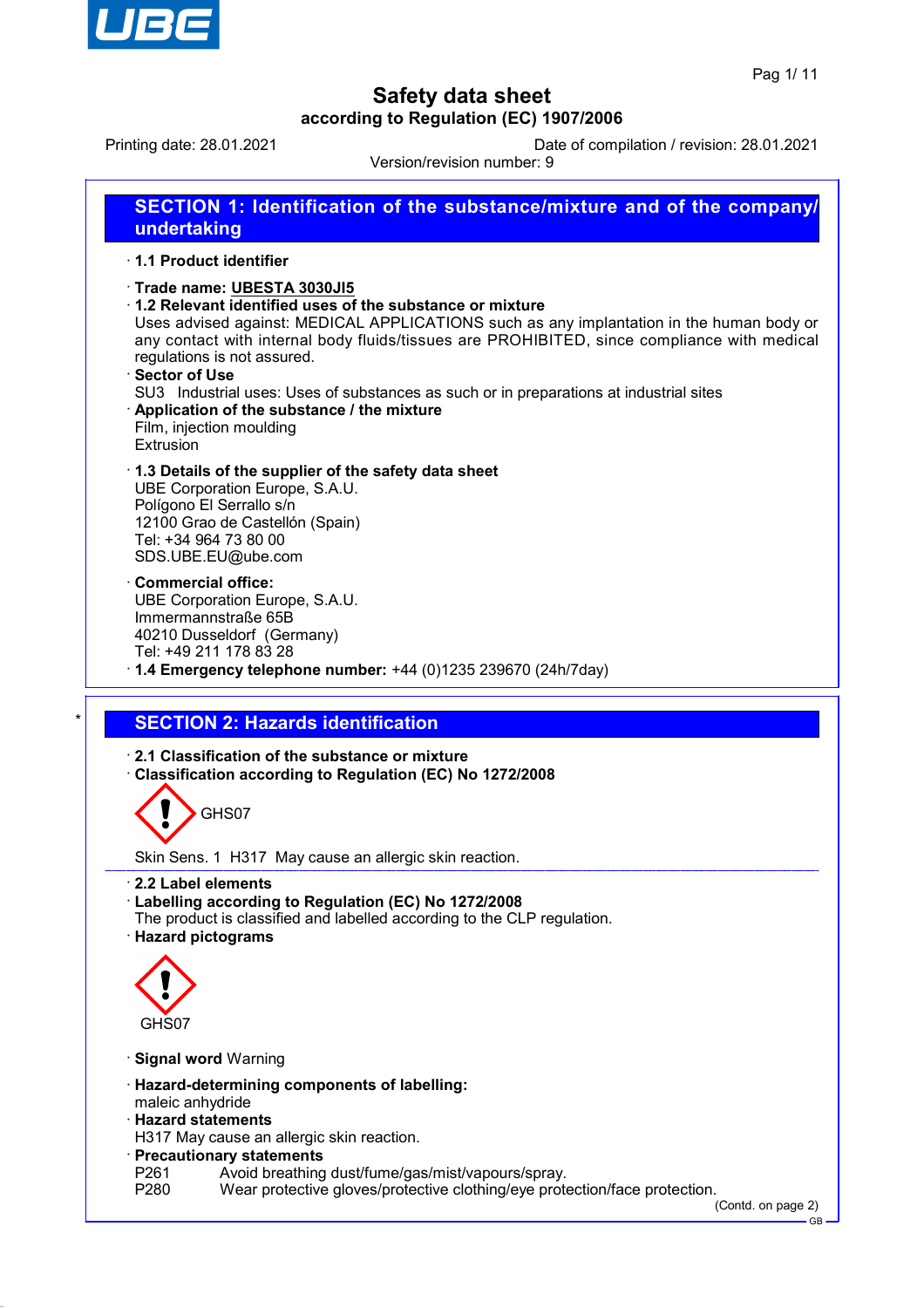

Printing date: 28.01.2021 Date of compilation / revision: 28.01.2021

Version/revision number: 9

**Trade name: UBESTA 3030JI5**

P333+P313 If skin irritation or rash occurs: Get medical advice/attention.

P302+P352 IF ON SKIN: Wash with plenty of water.

P362+P364 Take off contaminated clothing and wash it before reuse.<br>P501 Dispose of contents/container in accordance with local/

Dispose of contents/container in accordance with local/regional/national/international regulations.

· **2.3 Other hazards**

· **Results of PBT and vPvB assessment**

· **PBT:** Not applicable.

· **vPvB:** Not applicable.

## **SECTION 3: Composition/information on ingredients**

### · **3.2 Chemical characterisation: Mixtures**

· **Description:** Mixture: consisting of the following components.

| Dangerous components:          |                                                   |           |
|--------------------------------|---------------------------------------------------|-----------|
| CAS: 3622-84-2                 | N-butylbenzenesulphonamide (BBSA)                 | < 15%     |
| EINECS: 222-823-6              | Aquatic Chronic 3, H412                           |           |
| Reg.nr.: 01-2119486780-29-0000 |                                                   |           |
| CAS: 108-31-6                  | maleic anhydride                                  | $< 0.1\%$ |
| EINECS: 203-571-6              | <b>&amp; Resp. Sens. 1, H334; STOT RE 1, H372</b> |           |
| Reg.nr.: 01-2119472428-31-XXXX | Skin Corr. 1B, H314; Eye Dam. 1, H318             |           |
|                                | Acute Tox. 4, H302; Acute Tox. 4, H332; Skin      |           |
|                                | Sens. 1A, H317                                    |           |
| · Non dangerous components     |                                                   |           |
| 24937-16-4 Polyamide 12        |                                                   | $>75\%$   |

· **Additional information:** For the wording of the listed hazard phrases refer to section 16.

## **SECTION 4: First aid measures**

| 4.1 Description of first aid measures                                                                        |
|--------------------------------------------------------------------------------------------------------------|
| · General information:                                                                                       |
| Take affected persons out into the fresh air.                                                                |
| Seek medical treatment.                                                                                      |
| Immediately remove any clothing soiled by the product.                                                       |
| · After inhalation:                                                                                          |
| If exposed to vapors from heating and molding material, remove to fresh air.                                 |
| If symptoms, coughing and discomfort in nose and throat remain, get medical attention.                       |
| Supply fresh air and to be sure call for a doctor.                                                           |
| In case of unconsciousness place patient stably in side position for transportation.                         |
| · After skin contact:                                                                                        |
| If redness, itching or burning sensation develops, get medical attention.                                    |
| After contact with the molten product, cool rapidly with cold water.                                         |
| Do not pull solidified product off the skin.                                                                 |
| Seek medical treatment.                                                                                      |
| Immediately wash with water and soap and rinse thoroughly.                                                   |
| · After eye contact:                                                                                         |
| Immediately flush exposed area with copious amounts of water for at least 15 minutes.                        |
| If redness, itching or burning sensation develops, do not rub eyes and immediately get medical<br>attention. |
| · After swallowing:                                                                                          |
| Rinse out mouth and then drink plenty of water.                                                              |
|                                                                                                              |

(Contd. on page 3)

GB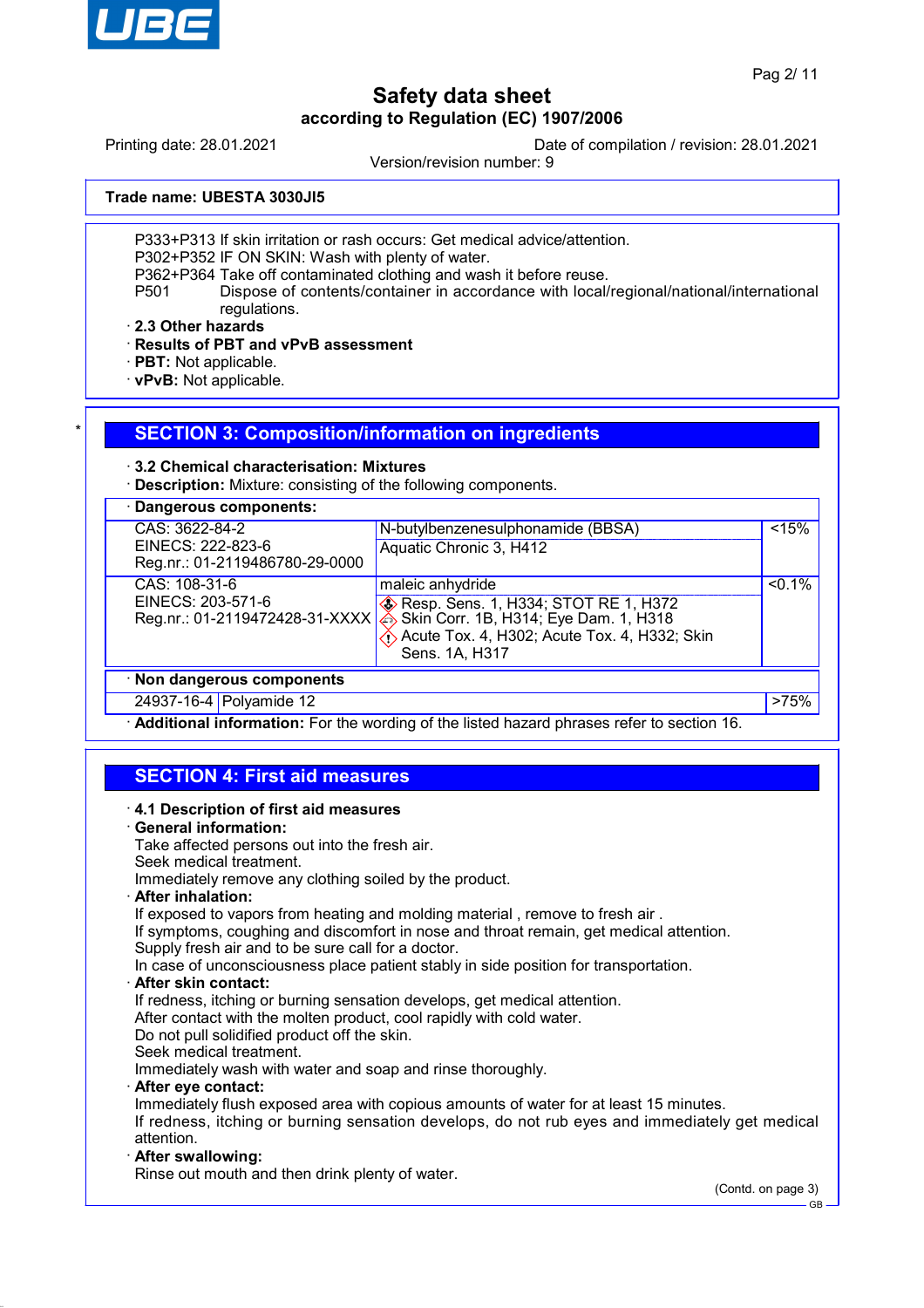

Printing date: 28.01.2021 Date of compilation / revision: 28.01.2021

Version/revision number: 9

**Trade name: UBESTA 3030JI5**

- Do not induce vomiting; call for medical help immediately.
- · **4.2 Most important symptoms and effects, both acute and delayed** At molten state, expected to cause burns to skin.
- Irreversible dermatitis will occur if you do not wash affected skin immediately and thoroughly.
- · **4.3 Indication of any immediate medical attention and special treatment needed** Treatment: Treat according to symptoms (decontamination, vital functions), no known specific antidote.

## **SECTION 5: Firefighting measures**

- · **5.1 Extinguishing media**
- · **Suitable extinguishing agents: Water** Fire-extinguishing powder Carbon dioxide
- Use fire extinguishing methods suitable to surrounding conditions.
- · **For safety reasons unsuitable extinguishing agents:** Not known
- · **5.2 Special hazards arising from the substance or mixture** In case of fire, the following can be released: Carbon monoxide (CO) Carbon Dioxide (CO2) Under certain fire conditions, traces of other toxic gases cannot be excluded, e.g.: Maleic anhydride Hydrogen cyanide (HCN) Ammonia (NH3) · **5.3 Advice for firefighters**
- · **Protective equipment:** Firefighters should wear appropriate protective equipment Wear self-contained respiratory protective device. · **Additional information** Cool endangered receptacles with water spray.

## **SECTION 6: Accidental release measures**

· **6.1 Personal precautions, protective equipment and emergency procedures** Stop leak if you can do so without risk Remove combustible materials Ensure adequate ventilation Use personal protective equipment as indicated in paragraph 8 · **6.2 Environmental precautions:** Do not allow to enter sewers/ surface or ground water. · **6.3 Methods and material for containment and cleaning up:** Sweep up to prevent slipping on polymer pellets Send for recovery or disposal in suitable receptacles. Dispose contaminated material as waste according to item 13. · **6.4 Reference to other sections** See Section 7 for information on safe handling. See Section 8 for information on personal protection equipment. See Section 13 for disposal information.

(Contd. on page 4)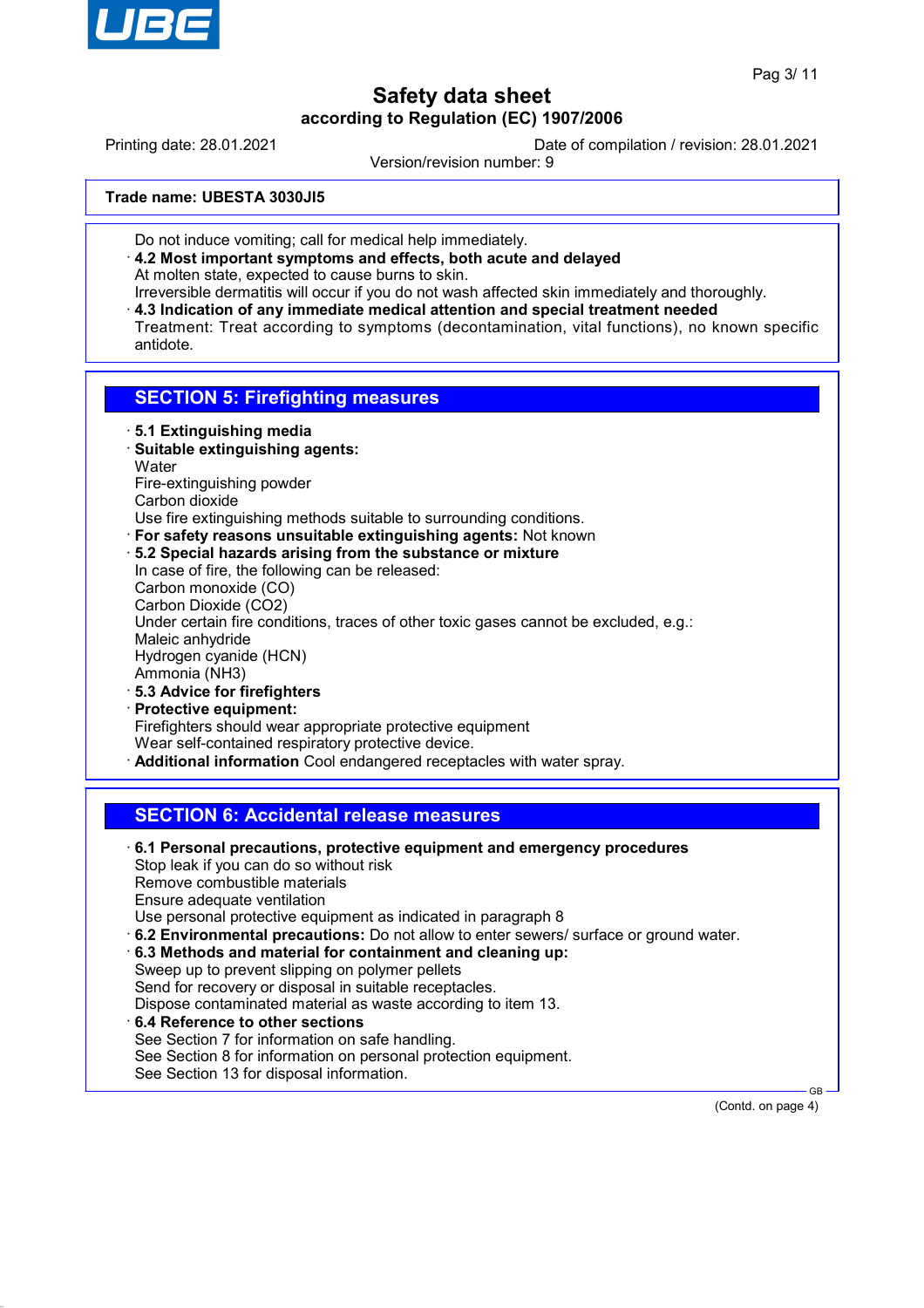

Printing date: 28.01.2021 Date of compilation / revision: 28.01.2021

Version/revision number: 9

**Trade name: UBESTA 3030JI5**

## **SECTION 7: Handling and storage**

· **7.1 Precautions for safe handling** Keep away from foodstuffs, beverages and feed. Do not eat, drink, smoke or sniff while working. Immediately remove all soiled and contaminated clothing Wash hands before breaks and at the end of work. Melted state: Avoid skin contact with the liquefied material. Avoid breathing dust/fume/vapours. · **Information about fire - and explosion protection:** Protect against electrostatic charges. · **7.2 Conditions for safe storage, including any incompatibilities** · **Storage:** · **Requirements to be met by storerooms and receptacles:** Store in cool, dry conditions in well sealed receptacles. · **Information about storage in one common storage facility:** Not required. · **Further information about storage conditions:** Protect from heat and direct sunlight. · **7.3 Specific end use(s)** No further relevant information available. See item 1.2 **SECTION 8: Exposure controls/personal protection** · **Additional information about design of technical facilities:** Adequate ventilation should be maintained at handing. Additionally, local exhaust ventilation recommended at melting process. · **8.1 Control parameters** · **Ingredients with limit values that require monitoring at the workplace: 108-31-6 maleic anhydride** WEL (Great Britain) Short-term value: 3 mg/m<sup>3</sup> Long-term value: 1 mg/m $3$ Sen · **DNEL (workers) 3622-84-2 N-butylbenzenesulphonamide (BBSA)** Inhalative DNEL (Long-term exposure – systemic effects) 2.5 mg/m3 · **DNEL (general population) 3622-84-2 N-butylbenzenesulphonamide (BBSA)** Oral DNEL(Systemic effects-Long-term) 0.26 mg/Kg bw/day Inhalative DNEL (Systemic effects-Long-term exposure) 0.45 mg/m<sup>3</sup> · **PNECs 3622-84-2 N-butylbenzenesulphonamide (BBSA)** PNEC(fresh water) 0.037 mg/L PNEC (marine water) 0.0037 mg/L PNEC (intermittent release) | 0.37 mg/L PNEC (soil)  $\vert$  0.091 mg/kg d.w PNEC (STP) 60 mg/L PNEC (Sediment (freshwater)) 0.563 mg/Kg sed

(Contd. on page 5)

GB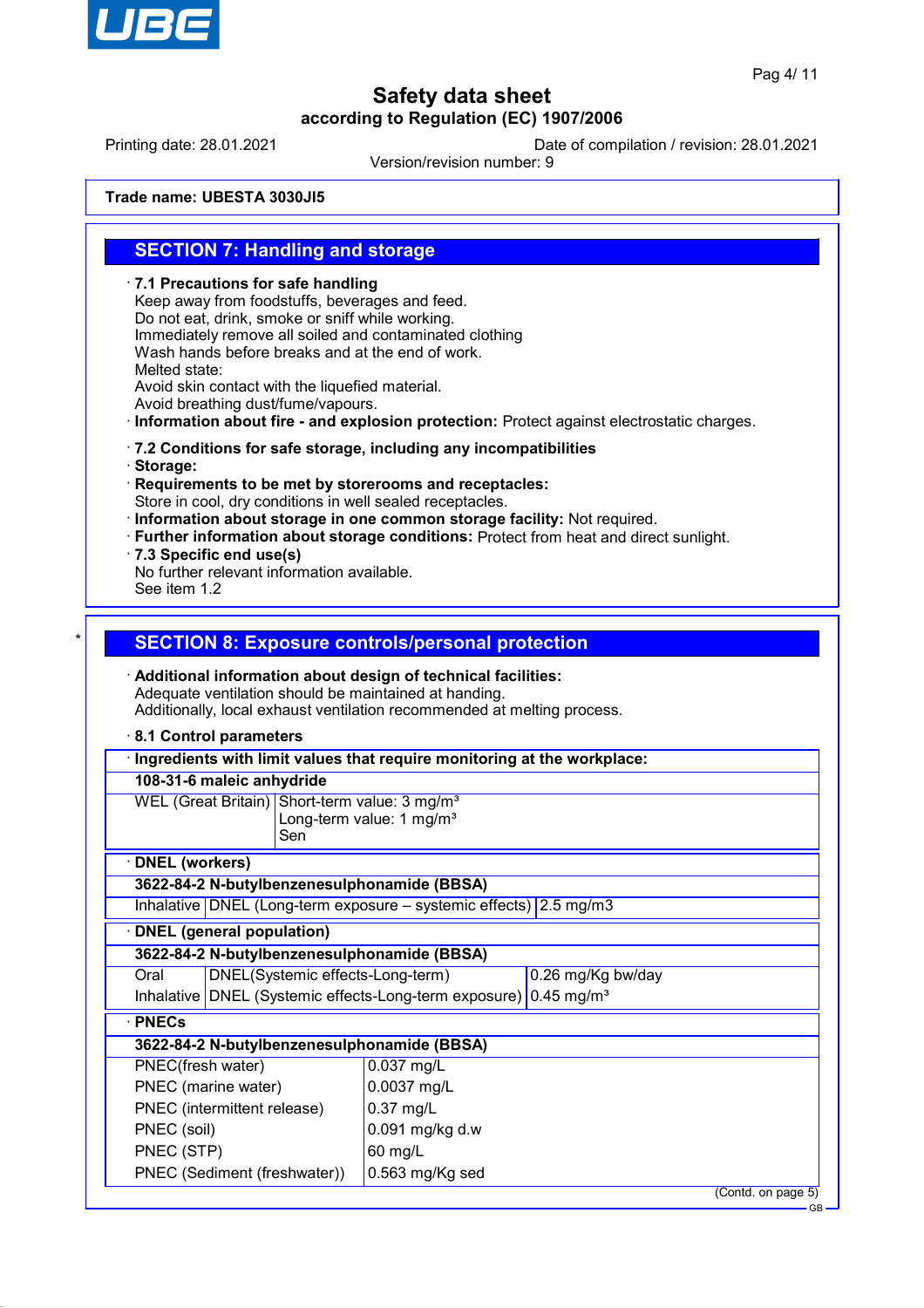

Printing date: 28.01.2021 Date of compilation / revision: 28.01.2021

Version/revision number: 9

**Trade name: UBESTA 3030JI5**

PNEC (sediment (marine water)) 0.056 mg/kg sed

· **Additional information:** The lists valid during the making were used as basis.

· **8.2 Exposure controls**

· **Personal protective equipment:**

· **General protective and hygienic measures:**

Immediately remove all soiled and contaminated clothing Wash hands before breaks and at the end of work.

In accordance with Directive 89/686/EEC on personal protective equipment

The usual precautionary measures are to be adhered to when handling chemicals.

### · **Respiratory protection:**

Not necessary if room is well-ventilated.

Unnecessary under normal processing

Use suitable respiratory protective device in case of insufficient ventilation.

Filter A/P2 In case of brief exposure or low pollution use respiratory filter device. In case of intensive or longer exposure use self-contained respiratory protective device.

· **Protection of hands:**

Use protective gloves according to EN 374

Molten state:

At treating hot polymer or molding process, heat resistant gloves should be required.



Protective gloves

Heat protection gloves

The glove material has to be impermeable and resistant to the product/ the substance/ the preparation.

Selection of the glove material on consideration of the penetration times, rates of diffusion and the degradation

### · **Material of gloves**

Butyl rubber, BR

Recommended thickness of the material:  $\geq 1.5$  mm

Break time: >480 min

The selection of the suitable gloves does not only depend on the material, but also on further marks of quality and varies from manufacturer to manufacturer.

· **Eye protection:**



Safety glasses with side-shields (frame goggles) (e.g. EN 166)

Safety goggles should be worn. At treating hot polymer or molten polymer, face shield should be recommended.

Skin and body protection: Protective work clothing

Molten state:

Heat-resistant protective clothing

- Limitation and supervision of exposure into the environment
- Prevent the material from spreading into the environment.

(Contd. on page 6)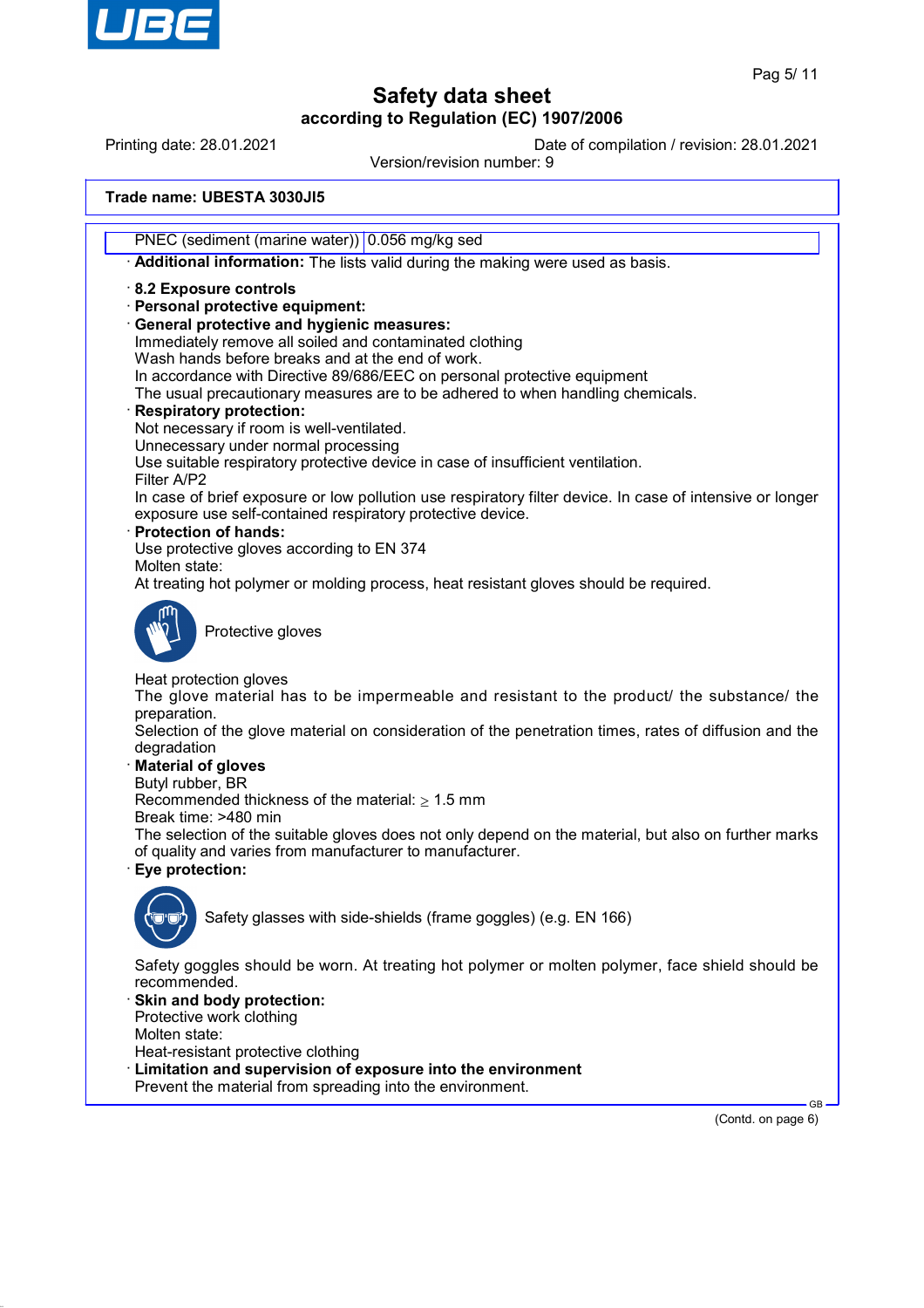

Printing date: 28.01.2021 Date of compilation / revision: 28.01.2021

Version/revision number: 9

**Trade name: UBESTA 3030JI5**

| <b>SECTION 9: Physical and chemical properties</b>                                                      |                                                                                                                                      |  |  |  |
|---------------------------------------------------------------------------------------------------------|--------------------------------------------------------------------------------------------------------------------------------------|--|--|--|
| 9.1 Information on basic physical and chemical properties<br><b>General Information</b>                 |                                                                                                                                      |  |  |  |
| · Appearance:<br>Form:<br>Colour:<br>· Odour:<br>· Odour threshold:                                     | <b>Pellets</b><br>White<br>Light<br>Not applicable                                                                                   |  |  |  |
| · pH-value:                                                                                             | 7.5-8.5 (BBSA)<br>Not applicable because it is a solid mixture                                                                       |  |  |  |
| Change in condition<br><b>Melting point/freezing point:</b><br>Initial boiling point and boiling range: | $-30$ °C (BBSA)<br>Not determined for mixture.<br>314 °C (a 1013 hPa (BBSA))                                                         |  |  |  |
| · Flash point:                                                                                          | >200 °C (Closed cup (BBSA))                                                                                                          |  |  |  |
| · Flammability (solid, gas):                                                                            | Product is not flammable<br><b>BBSA:</b><br>Product is not flammable.                                                                |  |  |  |
| · Ignition temperature                                                                                  | Not determined for mixture.                                                                                                          |  |  |  |
| · Decomposition temperature:                                                                            | Not determined for mixture.                                                                                                          |  |  |  |
| · Auto-ignition temperature:                                                                            | Not determined for mixture.<br>BBSA:<br>No exam necessary because the flash point goes<br>above 200 °C.                              |  |  |  |
| <b>Explosive properties:</b>                                                                            | Product does not present an explosion hazard.                                                                                        |  |  |  |
| <b>Explosion limits:</b><br>Lower:<br>Upper:<br><b>Oxidising properties</b>                             | Product does not present an explosion hazard.<br>Product does not present an explosion hazard.<br>Not oxidising. (BBSA)              |  |  |  |
| Vapour pressure at 20 °C:                                                                               | 0.0397 mPa (BBSA)                                                                                                                    |  |  |  |
| · Density:<br>Relative density at 20 °C                                                                 | $1.15$ g/cm <sup>3</sup> (BBSA)<br>Not determined for mixture.                                                                       |  |  |  |
| <b>Vapour density</b><br><b>Evaporation rate</b>                                                        | Not applicable because it is a solid mixture<br>Not applicable because it is a solid mixture                                         |  |  |  |
| · Solubility in / Miscibility with<br>water:                                                            | Not miscible or difficult to mix.                                                                                                    |  |  |  |
| · Partition coefficient: n-octanol/water at 20 °C: 2.05 log POW (BBSA)                                  |                                                                                                                                      |  |  |  |
| · Viscosity:<br>Dynamic at 20 °C:<br>Kinematic:<br>· 9.2 Other information<br>· Molecular mass          | 180 mPas (BBSA)<br>Not applicable because it is a solid mixture<br>No further relevant information available.<br>(BBSA): 213,3 g/mol |  |  |  |

(Contd. on page 7)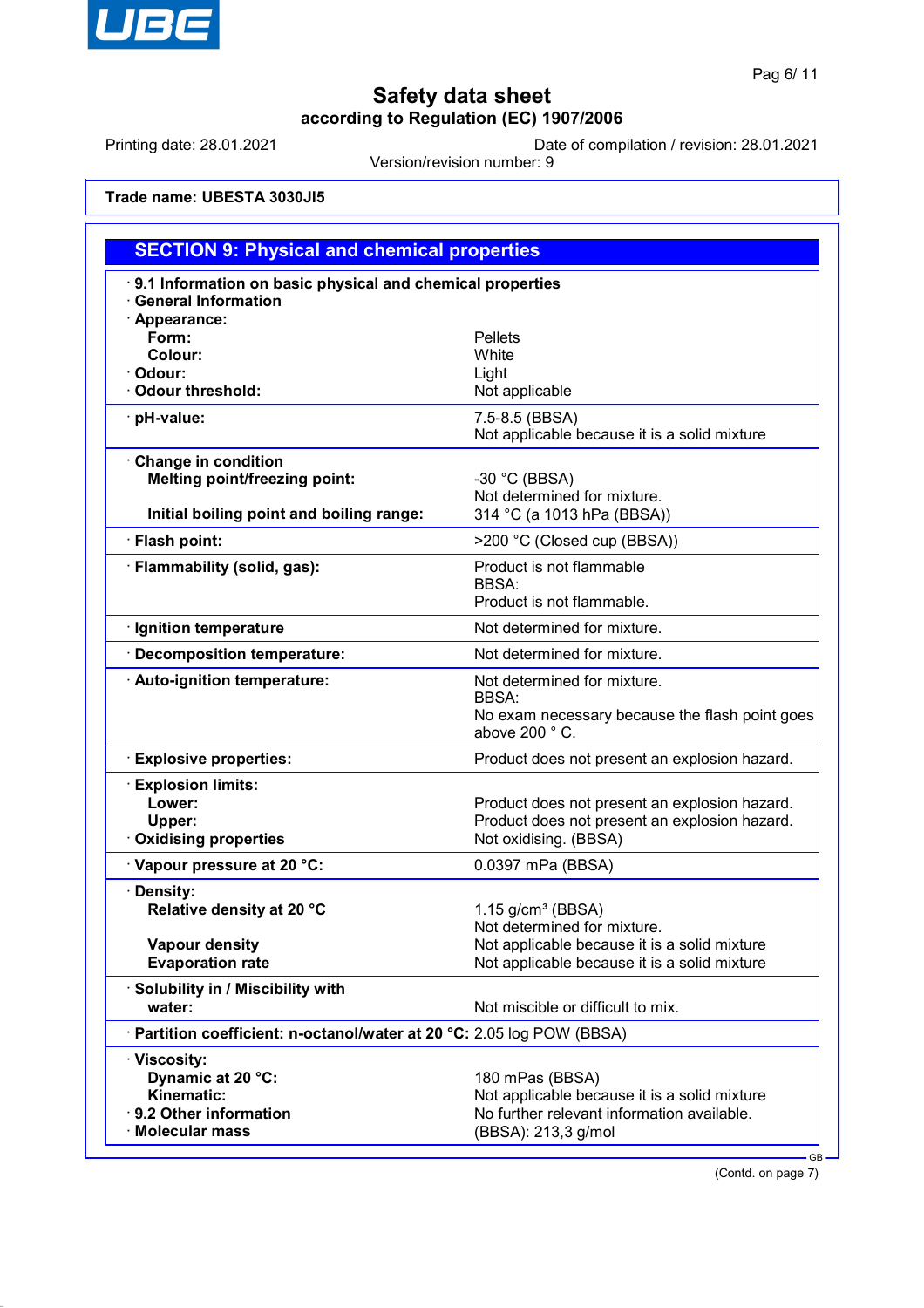

Printing date: 28.01.2021 Date of compilation / revision: 28.01.2021

Version/revision number: 9

**Trade name: UBESTA 3030JI5**

## **SECTION 10: Stability and reactivity**

- · **10.1 Reactivity**
- As BBSA: Thermal decomposition can lead to the escape of irritating gases and vapours.
- · **10.2 Chemical stability** The product is stable if stored and handled as prescribed/indicated
- · **Thermal decomposition / conditions to be avoided:**
- Stable at environment temperature.

No decomposition if used and stored according to specifications.

- · **10.3 Possibility of hazardous reactions** No dangerous reactions known.
- · **10.4 Conditions to avoid** Avoid heat, flames, sparks and other sources of ignition.
- Avoid high temperature
- · **10.5 Incompatible materials:** Oxidizing agents, acids, bases and reactive agents.
- · **10.6 Hazardous decomposition products:**
- Carbon monoxide
- Carbon dioxide

Hydrogen cyanide (prussic acid)

Ammonia

· **Additional information:**

As BBSA: On burning: release of toxic and corrosive gases/vapours (sulphur oxides).

## **SECTION 11: Toxicological information**

### · **11.1 Information on toxicological effects**

· **Acute toxicity** Based on available data, the classification criteria are not met.

# · **LD/LC50 values relevant for classification:**

**3622-84-2 N-butylbenzenesulphonamide (BBSA)**

| Oral   | LD50 | $\vert$ 2,070 mg/kg (rat)  |
|--------|------|----------------------------|
| Dermal | LDS0 | $\vert$ >2,000 mg/kg (rat) |

Inhalative LC50/4 h  $>4.066$  mg/l (rat)

## **108-31-6 maleic anhydride**

| Oral          | LD50 | $1,090$ mg/kg (rat)                    |
|---------------|------|----------------------------------------|
| Dermal   LD50 |      | $2,620$ mg/kg (rabbit)                 |
|               |      | Inhalative LC50/4 h $>4.35$ mg/l (rat) |

## · **Primary irritant effect:**

· **Skin corrosion/irritation** Mixture: Based on available data, the classification criteria are not met. Components: BBSA: Not classified with the available data. Maleic Anhydride: Species: rabbit Result: corrosive · **Serious eye damage/irritation** Mixture: Based on available data, the classification criteria are not met. Components: BBSA: Not classified with the available data. Maleic Anhydride:

(Contd. on page 8)

GB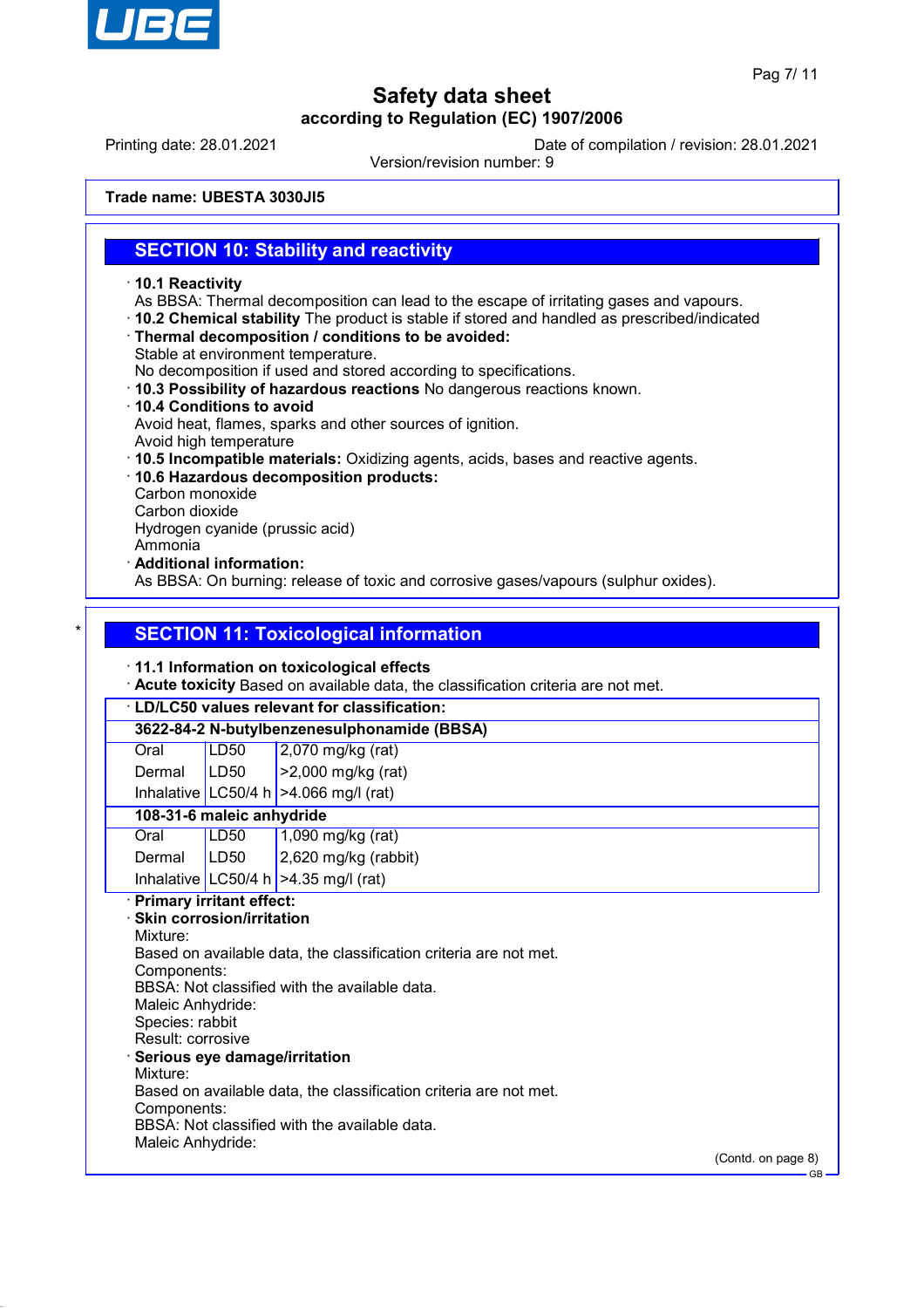

(Contd. on page 9)

GB

# **Safety data sheet according to Regulation (EC) 1907/2006**

Printing date: 28.01.2021 Date of compilation / revision: 28.01.2021

Version/revision number: 9

**Trade name: UBESTA 3030JI5**

Species: rabbit Result: corrosive · **Respiratory or skin sensitisation** May cause an allergic skin reaction. · **Repeated dose toxicity** Components: Maleic Anhydride: Route of exposure: inhalation Target organs: respiratory system Assessment: The substance is classified as specific target organ toxicant, repeated exposure, category 1. **3622-84-2 N-butylbenzenesulphonamide (BBSA)** Oral NOEL 52 mg/kg (rat female) (90 dias) 52 mg/kg (rat male) (90 dias) Dermal NOAEL >1,000 mg/kg bw/day (rat) (28 dias) **CMR effects (carcinogenity, mutagenicity and toxicity for reproduction)** · **Germ cell mutagenicity** Based on available data, the classification criteria are not met. · **Carcinogenicity** Based on available data, the classification criteria are not met. · **Reproductive toxicity** Based on available data, the classification criteria are not met. · **STOT-single exposure** Based on available data, the classification criteria are not met. · **STOT-repeated exposure** Based on available data, the classification criteria are not met. · **Aspiration hazard** Based on available data, the classification criteria are not met. **SECTION 12: Ecological information** · **12.1 Toxicity** · **Aquatic toxicity:** Mixture: No further relevant information available. Components: BBSA: Harmful to aquatic organisms with long lasting effects. **3622-84-2 N-butylbenzenesulphonamide (BBSA)** EC50(72h) 49 mg/L (Selenastrum capricornutum) LC50 (96 h)  $|>$ 38 mg/l (Danio rerio) EC50 (48 h) 56 mg/l (daphnia magna) **108-31-6 maleic anhydride** NOEC(21d) 10 mg/L (daphnia magna) EC50(72h) 74.35 mg/L (Pseudokirchnerella subcapitata) EC50 77 mg/l /21d (daphnia magna) LC50 (96 h) 75 mg/l (Oncorhynchus mykiss) EC50 (48 h)  $|42.81 \text{ mg/}$  (daphnia magna) · **12.2 Persistence and degradability** Mixture: No further relevant information available. Components: BBSA: Not easily biodegradable Maleic Anhydride: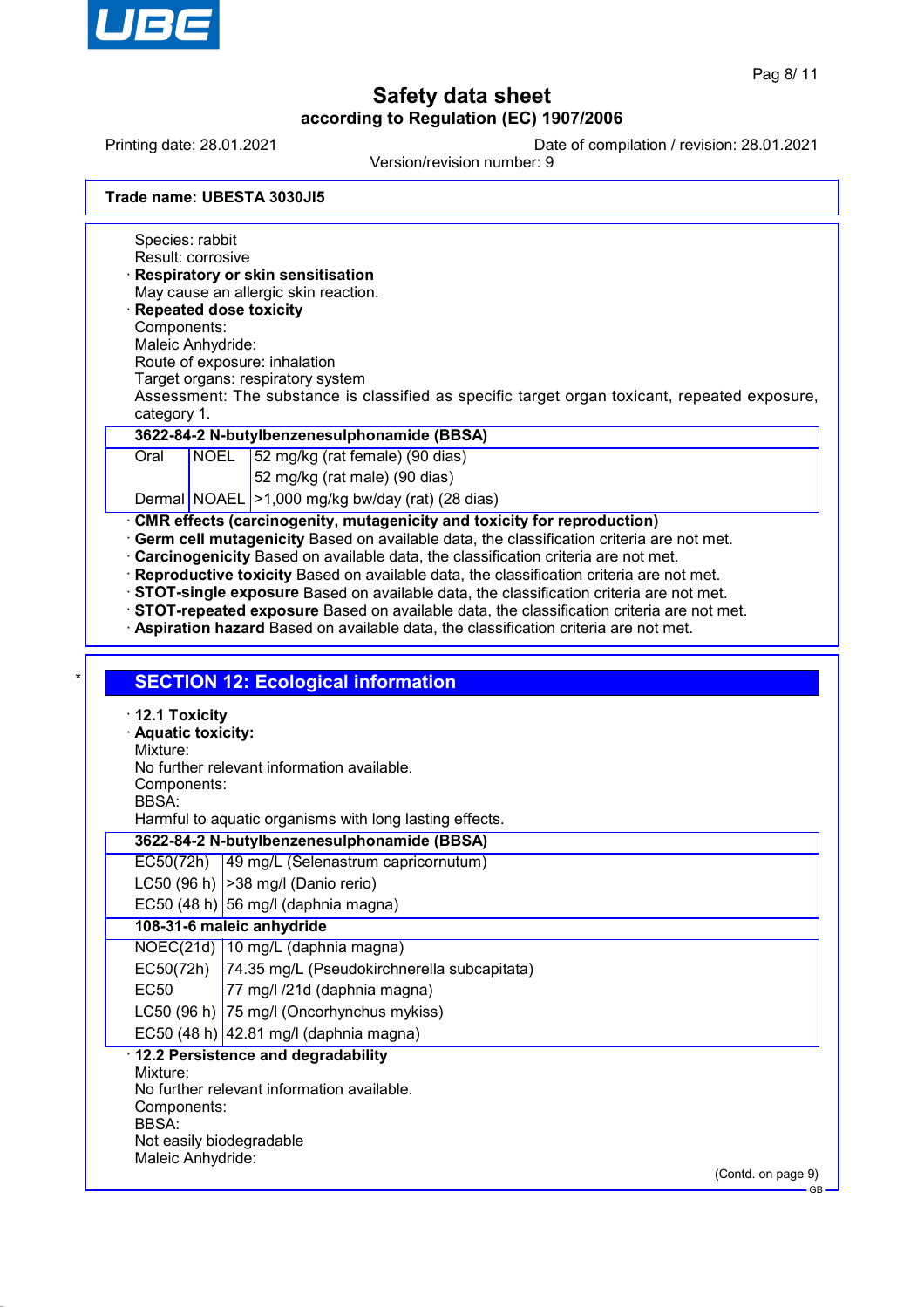

Printing date: 28.01.2021 Date of compilation / revision: 28.01.2021

Version/revision number: 9

**Trade name: UBESTA 3030JI5**

Easily biodegradable: 93%. After 11 days.

· **12.3 Bioaccumulative potential**

Mixture:

No further relevant information available.

Components:

BBSA: log Pow=2.01 (20-25ºC) No indication of bio-accumulation potential Maleic Anhydride:

Low potential based on the log Kow

log Pow:-2.61 (20 ºC)

· **12.4 Mobility in soil** No further relevant information available.

- · **12.5 Results of PBT and vPvB assessment**
- · **PBT:** Not applicable.
- · **vPvB:** Not applicable.

· **12.6 Other adverse effects** No further relevant information available.

## **SECTION 13: Disposal considerations**

### · **13.1 Waste treatment methods**

· **Recommendation**

Chemical residues generally count as special waste

Must not be disposed together with household garbage. Do not allow product to reach sewage system.

Disposal must be made according to official regulations.

### · **Uncleaned packaging:**

· **Recommendation:**

Packaging may contain residues of the product and should be treated accordingly. Disposal must be made according to official regulations.

| <b>SECTION 14: Transport information</b>                                   |                 |                        |
|----------------------------------------------------------------------------|-----------------|------------------------|
| $\cdot$ 14.1 UN-Number<br>· ADR, IMDG, IATA                                | Not applicable  |                        |
| 14.2 UN proper shipping name<br>· ADR, IMDG, IATA                          | Not applicable  |                        |
| 14.3 Transport hazard class(es)                                            |                 |                        |
| · ADR, ADN, IMDG, IATA<br>· Class                                          | Not applicable  |                        |
| ⋅ 14.4 Packing group<br>· ADR, IMDG, IATA                                  | Not applicable  |                        |
| 14.5 Environmental hazards:<br>$\cdot$ Marine pollutant:                   | No.             |                        |
| 14.6 Special precautions for user                                          | Not applicable. |                        |
| 14.7 Transport in bulk according to Annex II<br>of Marpol and the IBC Code | Not applicable. |                        |
|                                                                            |                 | $(Contd)$ on page $10$ |

(Contd. on page) GB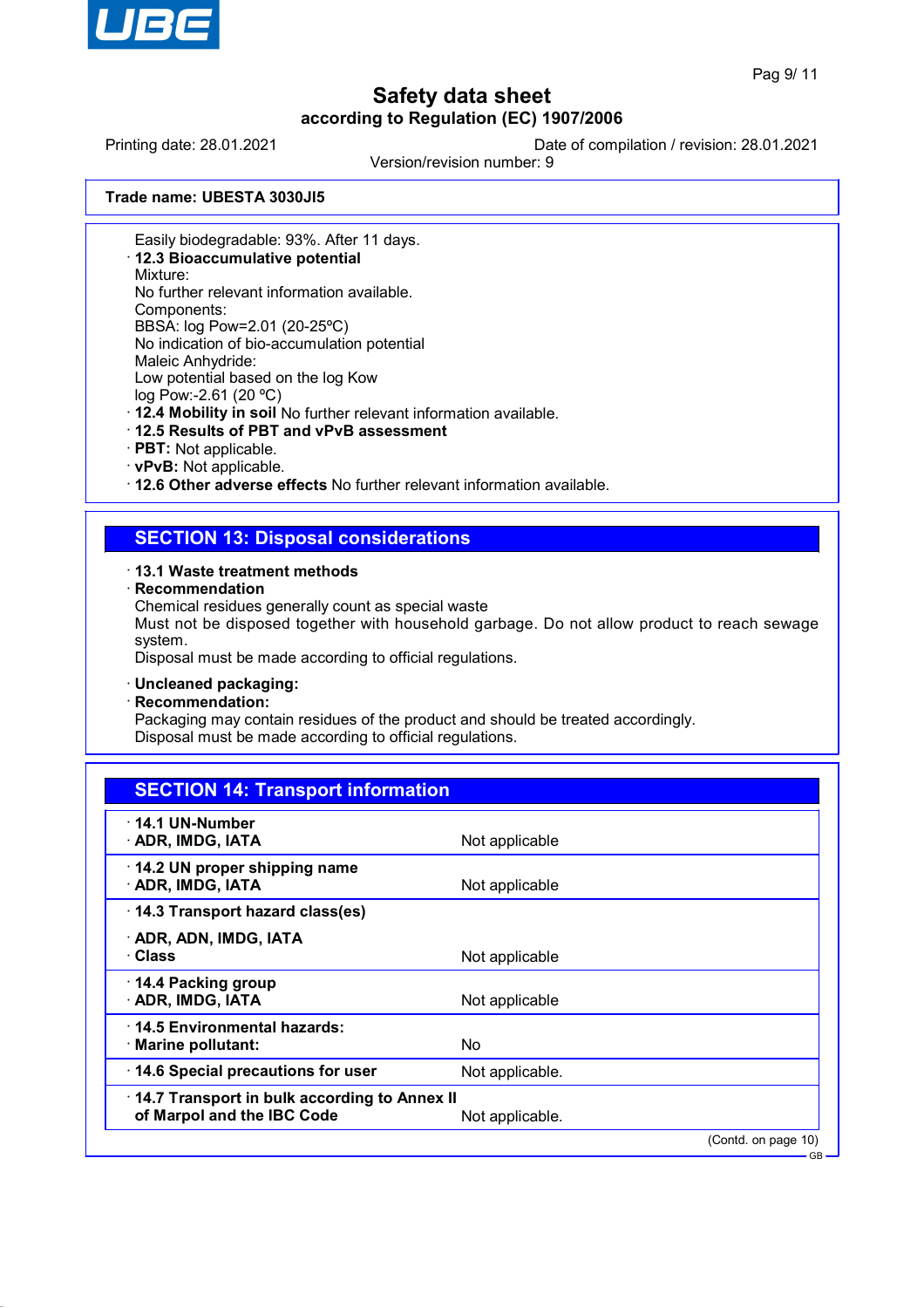

Printing date: 28.01.2021 Date of compilation / revision: 28.01.2021

Version/revision number: 9

**Trade name: UBESTA 3030JI5**

**Transport/Additional information:** Not classification assigned

## **SECTION 15: Regulatory information**

- · **15.1 Safety, health and environmental regulations/legislation specific for the substance or mixture**
- · **Directive 2012/18/EU**
- · **Named dangerous substances ANNEX I** None of the ingredients is listed.
- · **15.2 Chemical safety assessment:**
- For the mixture:

A Chemical Safety Assessment has not been carried out.

## **SECTION 16: Other information**

This information is based on our present knowledge. However, this shall not constitute a guarantee for any specific product features and shall not establish a legally valid contractual relationship.

### · **Relevant phrases**

- H302 Harmful if swallowed.
- H314 Causes severe skin burns and eye damage.
- H317 May cause an allergic skin reaction.
- H318 Causes serious eye damage.
- H332 Harmful if inhaled.
- H334 May cause allergy or asthma symptoms or breathing difficulties if inhaled.
- H372 Causes damage to organs through prolonged or repeated exposure.
- H412 Harmful to aquatic life with long lasting effects.

### · **Training hints**

Specific training of workers to comply with the requirements specified in the Safety Data Sheet is required.

### · **Classification according to Regulation (EC) No 1272/2008**

-Physico-chemical hazards: the classification of the mixture has been done based on tests.

-Health hazards: the classification of the mixture has been done based on information of ingredients.

-Environment hazards: the classification of the mixture has been done based on information of ingredients.

### · **Department issuing SDS:** Product Liability group

- · **Contact:** Contact with business unit for any issue related to the safety data sheet
- · **Abbreviations and acronyms:**

ADR: Accord européen sur le transport des marchandises dangereuses par Route (European Agreement concerning the International Carriage of Dangerous Goods by Road) IMDG: International Maritime Code for Dangerous Goods

- IATA: International Air Transport Association
- GHS: Globally Harmonised System of Classification and Labelling of Chemicals
- EINECS: European Inventory of Existing Commercial Chemical Substances
- ELINCS: European List of Notified Chemical Substances
- CAS: Chemical Abstracts Service (division of the American Chemical Society)
- DNEL: Derived No-Effect Level (REACH)
- PNEC: Predicted No-Effect Concentration (REACH)
- LC50: Lethal concentration, 50 percent
- LD50: Lethal dose, 50 percent
- PBT: Persistent, Bioaccumulative and Toxic
- vPvB: very Persistent and very Bioaccumulative Acute Tox. 4: Acute toxicity - oral – Category 4
- Skin Corr. 1B: Skin corrosion/irritation Category 1B
- Eye Dam. 1: Serious eye damage/eye irritation Category 1

(Contd. on page 11)